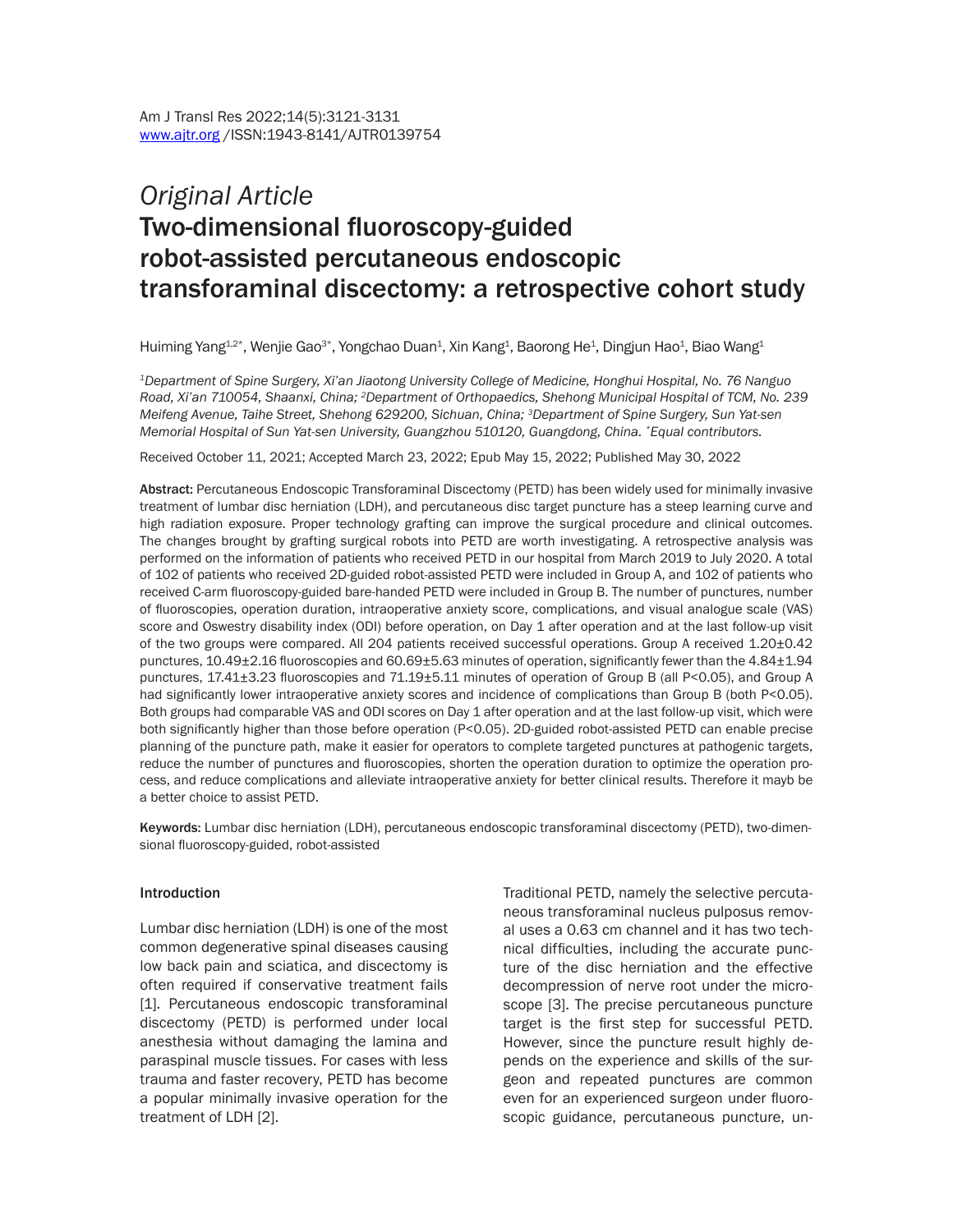doubtedly, increases the risk of radiation exposure and iatrogenic injury [4-7], and repeated adjustments of puncture, furthermore, aggravate the pain stimulation and anxiety of patients under local anesthesia, as well as increases the risk of complications and affects postoperative recovery [1, 8, 9].

The application of surgical robots is a new trend, and it has allowed important breakthroughs in orthopedics, general surgery, urology and neurosurgery since 1988, when robots were first reported to be used in surgical operations [10]. Existing robots approved by the FDA for spinal surgery are Spine Assist (Israel), Renaissance (Israel) and ROSA Spine (France). Tinavi orthopaedic robot was independently developed by China and approved for marketing by the National Medical Products Administration (NMPA) is the world's first surgical robot for orthopedic operations and it has a clinical positioning precision above 1 mm. The application of surgical robots in spinal surgery has shown its unique advantages in reducing radiation exposure and improving the accuracy of implants without being limited by human manual errors [11-13], which well meets the needs of minimally invasive spine surgery (MISS). It is feasible to use it in PETD which is in need of precise percutaneous insertion for better surgical results [13-15]. Few studies have reported on it, so this study will introduce some of our early experience in 2D fluoroscopyguided robot-assisted PETD.

# Materials and methods

# *Patients*

A total of 102 patients with single-segment LHD treated by Tinavi orthopaedic robot-assisted PETD were included in this study according to the inclusion and exclusion criteria from March 2019 to July 2020. These 102 patients were assigned to Group A, and the same number of patients who received the traditional PETD performed by the same surgery team during the same period were assigned to Group B. The PETD surgical indication of the patients were patients showing severe sciatica with serious or progressive neurologic deficits; MRI examination showing reveal disc herniation compressing the nerve root that is related to the patient's neurological findings, and patients who show little therapeutic effect of adequate conservative treatment after 4 to 6 weeks. The study was approved by the Ethics Committee of our medical center (No. 202103063). Written informed consent was obtained from all patients for publication of this manuscript and any accompanying images.

## *Inclusion and exclusion criteria*

Inclusion criteria were as follows: 1. Patients had the imaging finding of LDH at single segment; 2. Patients had radiating pain in one side of the lower extremities; 3. Conservative systematic treatments were ineffective; 4. Those who were over 18 years old and patients who agreed to receive PETD; 5. Patients without severe mental illness or psychological disorder. Exclusion criteria were as follows: 1. Patients who had LDH at multiple segments; 2. Patients who were also with spinal diseases such as lumbar spondylolisthesis, lumbar instability, spinal stenosis and lumbar deformities; 3. Patients who failed the follow-up assessment.

## *Surgical procedure*

*2D-guided robot-assisted PETD:* Patients in Group A were prostrated on a fluoroscopic carbon fiber operating table, their chest and ileac were protected by a soft cushion, and his/her abdomen was suspended. The surgical robot and the fluoroscopy system were connected, and the robot system was covered with sterile plastic and placed by the operation side to ensure that the mechanical arm could cover the entire operation area (Figure  $\mathbf{1}$ ). The operation area was routinely disinfected and applied with the surgical drape, and the tracer was fixed at the operation segment on the patient's body surface. 2D mode of Orbioc C-arm was used for the anteroposterior and lateral fluoroscopy to collect the information of the operation site and transmit it to the computer system (Figure 2A). The surgeon directed the intraoperative robot team to personalize the puncture path (based on the location of LHD) (Figure 2B, 2C). After the mechanical arm of the robot moved to the planned path, its guide looked for the surface puncture point automatically. Stratified local infiltration with 0.5% lidocaine was used for anesthesia, and a 0.7 cm to 1 cm incision was made around the surface puncture point. The sleeve was inserted in with the guide (Figure 2D), the puncture needle was applied to the target through the sleeve, and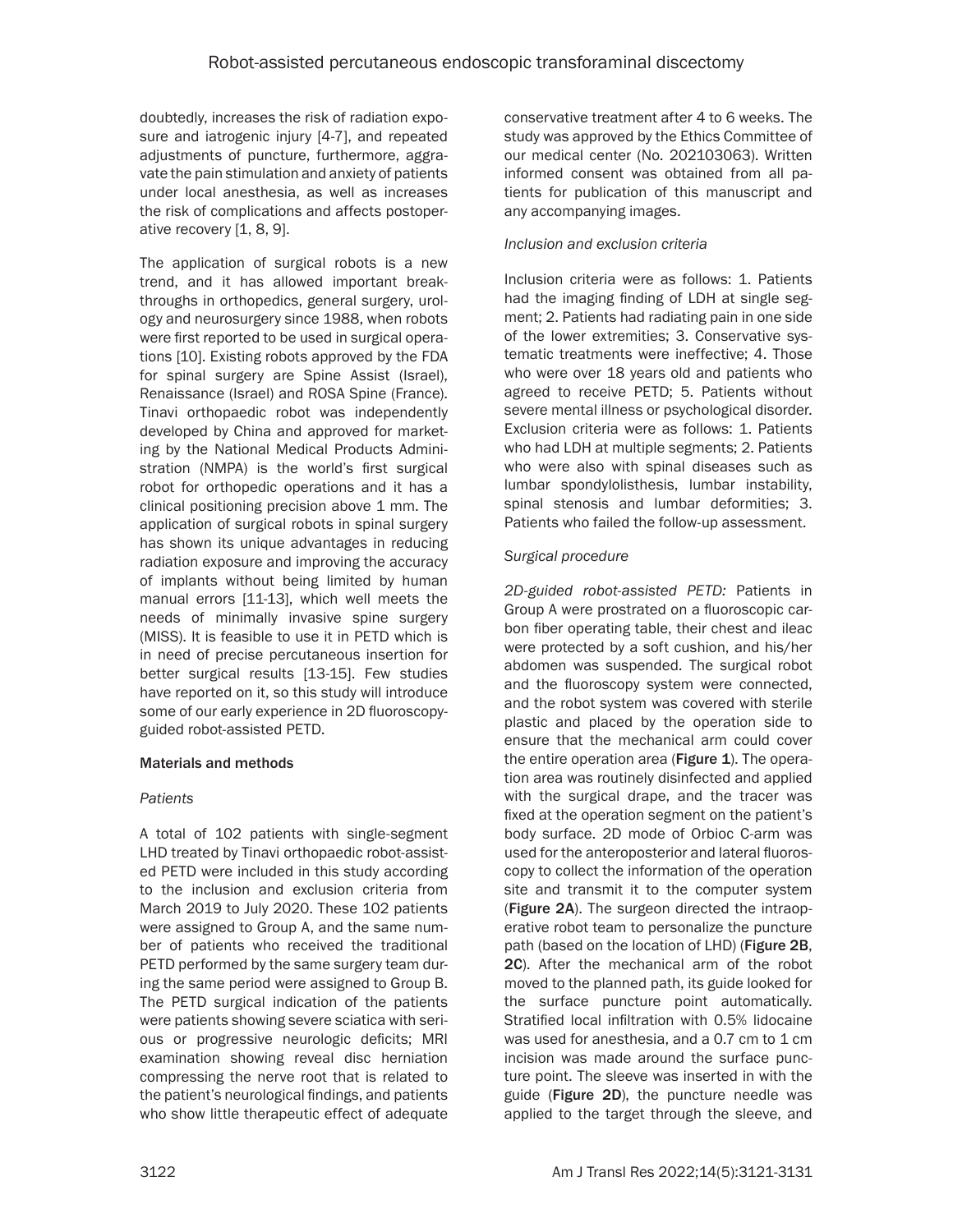

Figure 1. General view of Tinavi orthopaedic robot-assisted PETD.

anteroposterior and lateral fluoroscopy was conducted to verify whether the tip of the guide needle was at the target required by the operation (Figure 2E, 2F). As guided by the needle, the upper articular process was made by stepby-step grinding and drilling. After that, the working channel was placed in, and the imaging system was regulated under the platform for a clear view. The transforaminal endoscopy was then placed into the channel, and normal saline was used for constant rinsing. Radiofrequency coblation was used under the endoscope in the operation field for hemostasis, the working channel was rotated to push away and protect the nerve roots and dural sacs, and the forceps were used for fenestration of the posterior longitudinal ligament and fibrous ring. Under the endoscope, different types of nucleus pulposus forceps were used to remove protruding and free nucleus pulposus in the spinal canal and loose nerve root, and the radiofrequency electrode was placed into the disc for multipoint ablation. After that, the electrode was then drawn back to the fibrous ring for heating coagulation. The lamina nibbling forceps were then used to remove the hypertrophic part of ligamenta flava to further loose the nerve roots. Under the endoscope, the bleeding was not active, the nerve roots were loose, and the dural sac pulse was acceptable. After confirming adequate decompression, the patient was asked about the alleviation

of symptoms. After confirming alleviation, the transforaminal endoscope and the channel were removed, the skin was sutured, and the wound was bandaged with sterilized dressing. Representative case as shown in the Figure 3.

*Traditional PETD:* All patients in group B were treated with traditional PETD [16]. Under C-arm fluoroscopy, the lumbar midline, the horizontal line of the diseased intervertebral disc and the puncture line were marked, with the surface puncture point about 10 to 12 cm to the center at L4/5 and about 12 to 14 cm to the center at L5/S1 and the inclination angle of the puncture

needle between 20 and 40 degrees. Under anteroposterior fluoroscopy, the puncture needle tip was located on the line that linked the inner edges of the upper and lower vertebral pedicles, and under lateral fluoroscopy, it was located on the line that linked the posterior edges of the upper and lower adjacent vertebral bodies. The specific puncture target was slightly adjusted according to the position of LHD. Stratified local infiltration with 0.5% lidocaine was used for anesthesia. The puncture was performed under the C-arm fluoroscopy, and fluoroscopy was repeated and the puncture was adjusted many times until it reached the target required by the operation. The rest of transforaminal endoscopy operation was performed in the same way as that of Group A.

## *Postoperative treatment*

All patients were allowed to get out of bed on Day 2 after operation, and were asked to do straight leg raising exercise of both lower limbs. They were also asked to wear waistbands for 2 weeks, and avoid bowing or loading within 1 month after operation.

# *Analysis indicators*

*Intraoperative information:* 1. Number of fluoroscopies: Completing one radiation exposure was recorded as one fluoroscopy; 2. Number of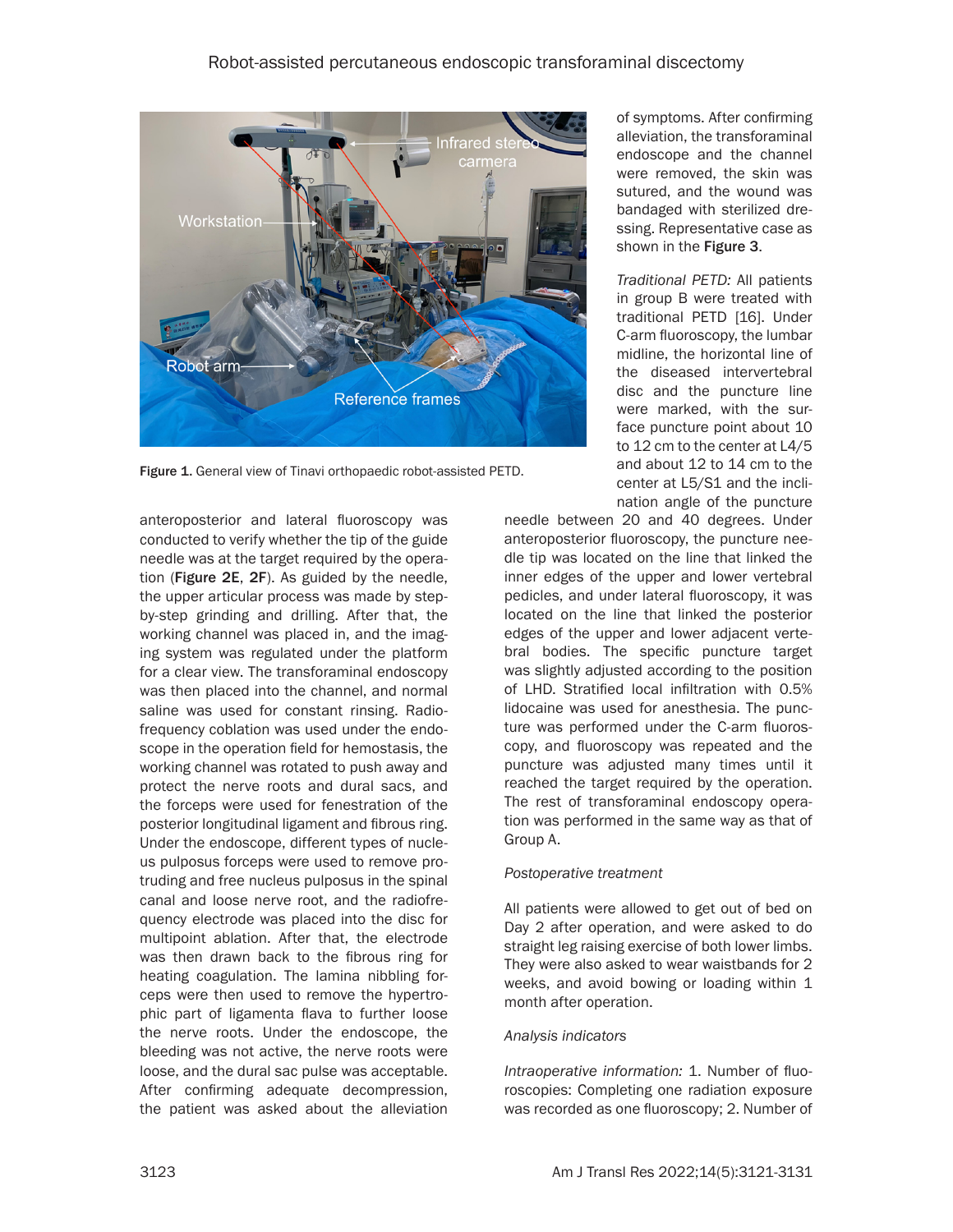

Figure 2. Intraoperative views. A. A tracer was fixed on the body surface of the patient, and the data were collected and transmitted to the surgical robot under 2D mode. B, C. The intraoperative imaging team (robot team) planned the puncture path as directed by the surgeon. D. The mechanical arm of the surgical robot extended automatically along the planned path to the surface area of the patient, and the surgeon inserted the device along the rigid puncture channel suggested by the robot arm. E, F. Fluoroscopy confirms guide needle insertion into target.

punctures: The puncture needle inserted into the skin until resting was recorded as one puncture, every complete puncture trajectory adjustment after that was also recorded as one puncture, and the accumulation of them was recorded as the number of punctures (The differences in surgical procedures between the two groups were analyzed by comparing the number of puncture times); 3. Operation duration: The first fluoroscopy until the completion of skin suture was recorded as the operation duration; 4. Intraoperative anxiety score: The Amsterdam Preoperative Anxiety and Information Scale (APAIS) [17], consisting of 2 questionnaires with 6 items, was used, in which each question is scored 1 to 5 points and a higher score indicates greater anxiety of the patient to receive operation and greater demand for information. This scale mainly reflects a patient's concerns about anesthesia and the operation, it is more targeted, costs less time and is more convenient for intraoperative collection of information.

*Postoperative recovery:* 1. The visual analogue scale (VAS) score was used to assess the degree of a patient's pain before operation, on Day 1 after operation and at the last follow-up visit. The total score is 10 points, and 0 points indicate no pain and 10 points indicate unbearable pain. 2. The Oswestry disability index (ODI) was used to assess the lumbar function and quality of life. ODI is scored through 10 questions (Pain intensity, Personal care, Lifting, Walking, Sitting, Standing, Sleeping, Sex life, Social life, Travelling) that are scored 0 to 5 points each. The percentage of them is calculated, and a higher percentage indicates severer dysfunction.

*Complications:* Dural injury, nerve root injury, infection, post-operative dysesthesia (POD) and intervertebral disc residue were recorded as complications of the operation. Intervertebral disc residue: In order to reduce the errors caused by postoperative local edema of tissues and other reasons on the examination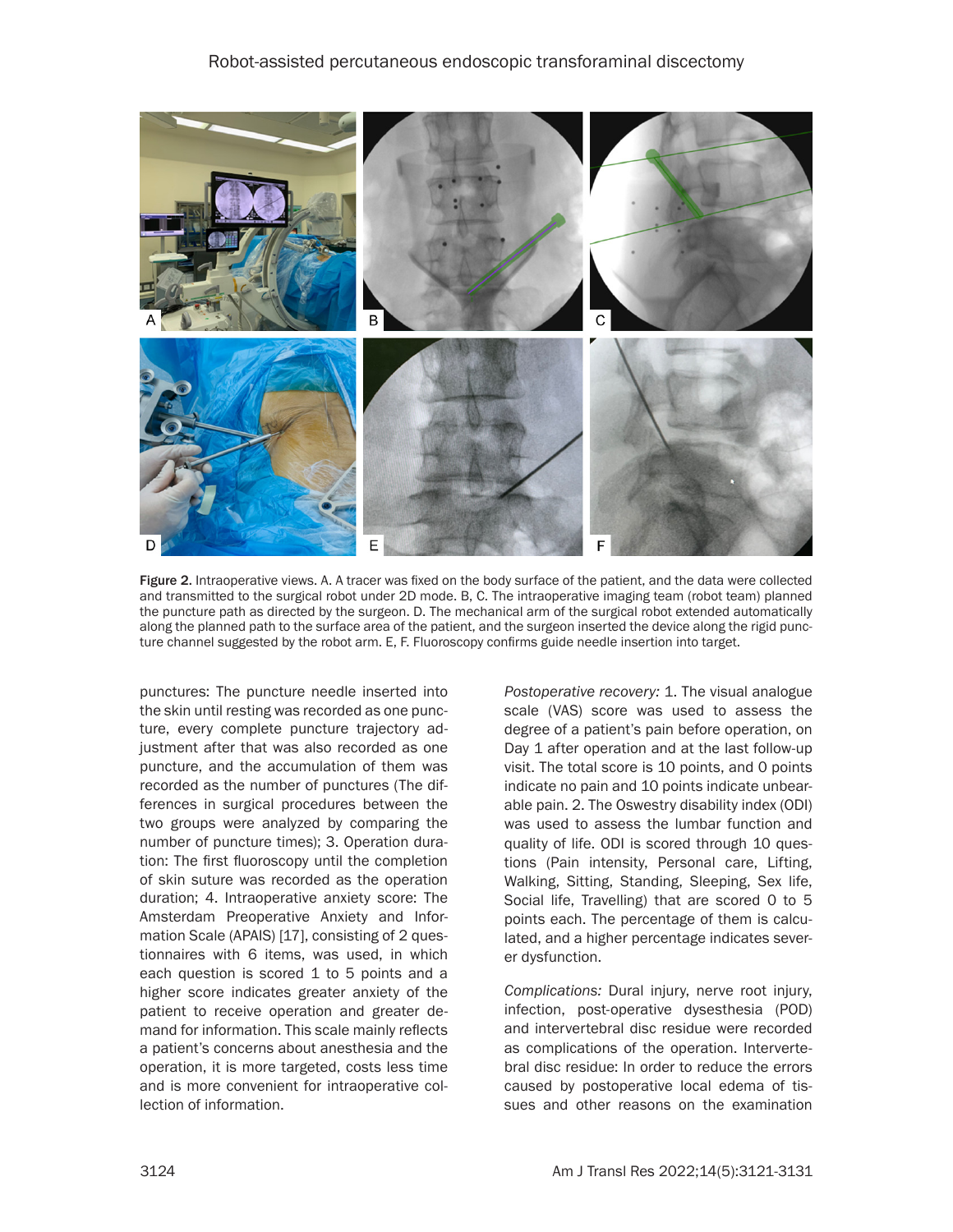

Figure 3. Typical case Female, 35 years old, received 2D-guided robot-assisted PETD for LHD. A, B. Pre-operative MRI suggested protruding of the intervertebral disc at Segment L5/S1 to the left and back. C. Nucleus pulposus tissues removed under the endoscope. D, E. Postoperative MRI suggested complete removal of the protruding nucleus pulposus without residues.

results, the MRI findings of the patients 1 month after operation were compared to their MRI findings before operation. If residual nucleus pulposus tissues were found in the spinal canal or foramen, the patient was recorded as a residual case. The percentage of such cases to the sample base of the group was recorded as the residual rate.

## *Statistical analysis*

SPSS 23.0 statistical software (SPSS, IBM, USA) was used for statistical analysis. Measurement data conforming to the normal distribution (number of fluoroscopies and punctures, establishment time of the puncture channel, operation duration and intraoperative anxiety score) were expressed as mean ± standard deviation. Paired t-test and independent sample t-test were used for intra-group and inter-group comparison, respectively. The enumeration data were expressed as percentages (%), and the Chi-square test was used for the comparison of them between

groups. The test level α was set as 0.05 on both sides.

#### **Results**

#### *Baseline data*

The 102 patients in Group A, including 46 males and 56 females, were aged 44.07± 6.65 years old, of BMI  $23.20 \pm 0.88$  kg/m<sup>2</sup>, and of the average follow-up duration of 12.15±1.29 months. Of them, 57 had the operation at segment L4/5 and 45 had the operation at segment L5/S1.

The 102 patients in Group B, including 43 males and 59 females, were aged 44.43± 6.54 years old, of BMI 23.29±0.90 kg/m<sup>2</sup>, and of the average follow-up duration of 12.42±1.67 months. Of them, 54 had the operation at segment L4/5 and 48 had the operation at segment L5/S1.

The comparison of baseline data, including the age, gender, BMI, operation segment and average follow-up visit duration, between the two groups showed no statistically significant differences (all P>0.05) (Table 1).

## *Operation results*

For the number of punctures, Group A received 1.20±0.42 punctures and Group B received 4.84±1.94 punctures. For the number of fluoroscopies, Group A received 10.49±2.16 fluoroscopies and Group B received 17.41±3.23 fluoroscopies. For the operation duration, Group A was 60.69±5.63 minutes and that of Group B was 71.19±5.11 minutes. For the intraoperative anxiety score, Group A was 14.17±2.48 points and that of Group B was 16.99±2.91 points. Group A had significantly fewer punctures and fluoroscopies, shorter operation duration and lower intraoperative anxiety score than Group B, and all differences between the two groups were statistically significant (all P<0.05) (Table 2).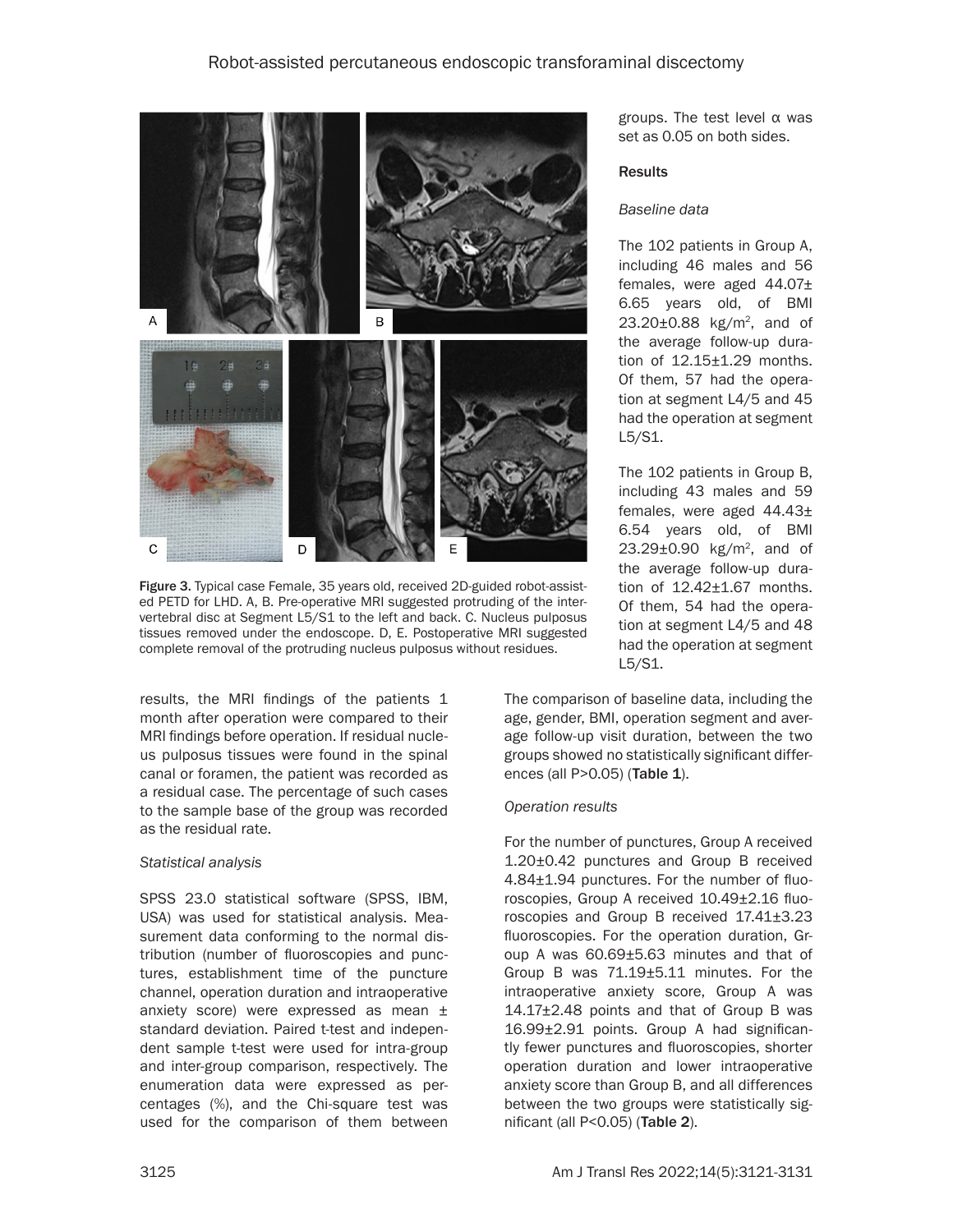| Variable                    | Group A $(n=102)$        | Group B $(n=102)$        | $t/x^2$       | P Value |  |  |
|-----------------------------|--------------------------|--------------------------|---------------|---------|--|--|
| Sex (male/female)           | 46:56                    | 43:59                    | $x^2 = 0.179$ | 0.672   |  |  |
| Age (years)                 | $44.07\pm6.65(29\sim63)$ | $44.43\pm 6.54$ (27~67)  | $t = 0.393$   | 0.695   |  |  |
| BMI ( $kg/m2$ )             | 23.20±0.88 (21.50~27.40) | 23.29±0.90 (21.40~26.80) | $t = 0.745$   | 0.457   |  |  |
| Surgical level (L4/5:L5/S1) | 57:45                    | 54:48                    | $x^2 = 0.178$ | 0.673   |  |  |
| Follow-up (months)          | $12.15 \pm 1.29$ (8~18)  | $12.42 \pm 1.68$ (8~21)  | $t = 1.308$   | 0.192   |  |  |

Table 1. Basic characteristics of included patients in both groups

## Table 2. Comparison of surgical data between groups

| Variable                     | Group A $(n=102)$        | Group B $(n=102)$        | t value | P value |
|------------------------------|--------------------------|--------------------------|---------|---------|
| Puncture times               | $1.20 \pm 0.42$ (1~3)    | $4.84 \pm 1.94$ (1~12)   | 18.519  | 0.000   |
| Fluoroscopy times            | $10.49\pm2.16(6~15)$     | $17.41 \pm 3.23$ (10~26) | 18.018  | 0.000   |
| Operation time (minutes)     | 60.69±5.63 (51.00~73.00) | 71.19±5.11 (55.00~90.00) | 13.956  | 0.000   |
| Interoperative anxiety score | 14.17±2.48 (6.00~24.00)  | $16.99 \pm 2.91$ (8~26)  | 7.467   | 0.000   |
|                              |                          |                          |         |         |

Table 3. Comparison of clinical outcomes between groups

| Variable                                   | Group A $(n=102)$        | Group B $(n=102)$            | t1 value, P1 value |
|--------------------------------------------|--------------------------|------------------------------|--------------------|
| <b>Preoperative VAS</b>                    | $6.89 \pm 0.94$ (5~8)    | $7.07 \pm 1.02$ (5~9)        | 1.285 0.200        |
| Postoperative VAS                          | $2.96 \pm 0.73$ (1~6)    | $2.88\pm0.63(1-7)$           | 0.819 0.414        |
| VAS at final follow-up                     | $1.55 \pm 0.56$ (1~4)    | $1.45 \pm 0.62$ (1~5)        | 1.185 0.237        |
| t2 value, P2 value                         | 33.292 0.000             | 35,2730,000                  |                    |
| t3 value, P3 value                         | 15.533 0.000             | 16.259 0.000                 |                    |
| Preoperative ODI (%)                       | 39.96±4.20 (21.00~67.00) | 40.08±4.30 (24.00~72.00)     | 0.198 0.844        |
| Postoperative ODI (%)                      | 17.93±3.24 (10.00~31.00) | $17.83\pm3.58$ (12.00~39.00) | 0.205 0.838        |
| ODI at final follow-up (%)                 | 11.02±2.12 (7.00~27.00)  | 11.23±3.06 (7.00~32.00)      | 0.559 0.577        |
| t <sub>2</sub> value, P <sub>2</sub> value | 41.925 0.000             | 40.118 0.000                 |                    |
| t3 value, P3 value                         | 18.027 0.000             | 14.165 0.000                 |                    |

t1 value, *P*1 value: Compare the corresponding data of two groups at the same time node; t2 value, *P*2 value: The postoperative 1 day was compared with the preoperative value; t3 value, *P*3 value: The last follow-up was compared with 1 day after surgery.

# *Follow-up results and efficacy assessment*

All patients were paid follow-up visits, and the average follow-up visit duration was 12.28± 1.50 months.

For the VAS score, Group A was 6.89±0.94 points before operation, 2.96±0.73 points on Day 1 after operation, and 1.55±0.56 points at the last follow-up, and Group B was  $7.07\pm1.02$ points before operation, 2.88±0.63 points on Day 1 after operation, and 1.45±0.62 points at the last follow-up. Both groups were significantly improved on Day 1 after operation compared with that before operation, and at the last follow-up compared with that on Day 1 after operation, with the differences being statistically significant (P<0.05), while the differences between the two groups at the same time point were not statistically significant (P>0.05) (Table 3).

For ODI, Group A was 39.96±4.20% before operation, 17.93±3.24% on Day 1 after operation and 11.02±2.12% at the last follow-up, while Group B was 40.08±4.30% before operation,  $17.83\pm3.58\%$  on Day 1 after operation and 11.23±3.06% at the last follow-up. Both groups were significantly improved on Day 1 after operation compared with that before operation, and at the last follow-up compared with that on Day 1 after operation, with the differences being statistically significant (P< 0.05), while the differences between the two groups at the same time point were not statistically significant (P>0.05) (Table 3).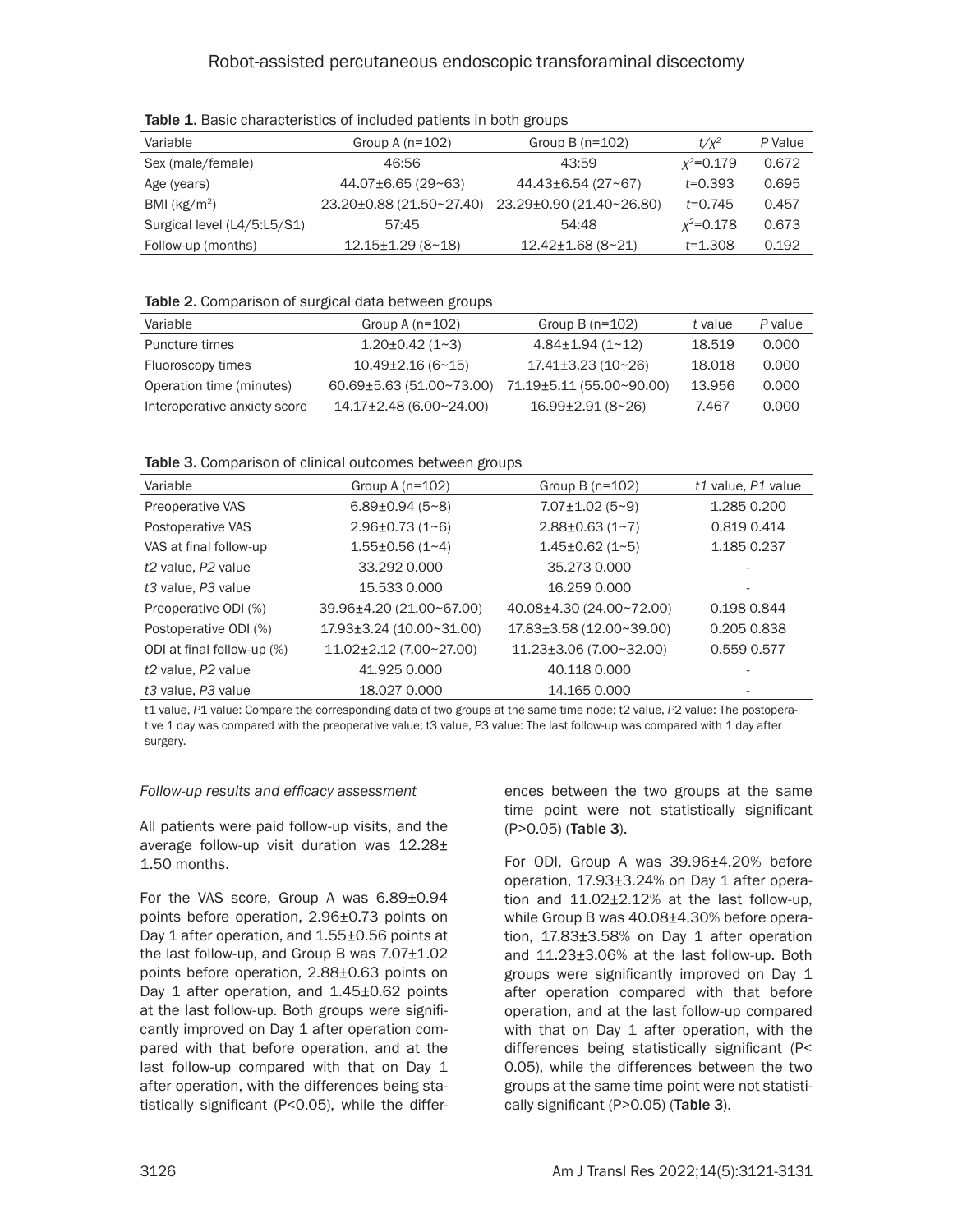

Figure 4. Anteroposterior (A) and lateral (B) X-ray shows the complication of puncture guide needle bending.

#### *Complications*

For intervertebral disc residue, Group A had 2 patients (2.0%), significantly fewer than the 9 patients (8.8%) in Group B. None of the patients in either group had nerve root injury, dural sac rupture, infection of intervertebral disc, or postoperative sensory disturbance. The difference in the total incidence of complications between the two groups was statistically significant ( $\chi^2$ =4.078, P=0.030). Group B had 1 patient with puncture guide needle bending, the guide needle was removed and punctured again, but it did not cause corresponding complications (Figure 4). The surgeon performed 12 puncture adjustments on the patient, and the displacement might be caused by the tiredness of the surgeon and less confidence due to repeated puncture failures.

#### **Discussion**

In either YESS-assisted PETD [18] or TESSYSassisted PETD [19], percutaneous puncture into the foramina is the first step. Henmi et al. [20] measured the foraminal distance (the distance between the posterior edge of the intervertebral disc and the ventral side of the facet joint) found that it was shorter than 8 mm in most cases, and surgeons had to do this puncture very carefully since there were nerve roots, dorsal root ganglion (DRG), dural sac and other

important structures around it. For safe insertion as far as possible, the puncture angle and depth are adjusted multiple times under the guidance of the fluoroscope in traditional PETD, which, inevitably, prolongs the operation duration and increases radiation exposure. Radiation exposure increases the risk of cancer and cataract and endangers health [4, 6, 21]. In this study, compared with the traditional bare-hand PETD, the 2D-guided robot-assisted PETD had fewer puncture times, fluoroscopy times and operation time. The robot is an iterative product of navigation and has the advantage of high precision, which has been widely verified in assisted pedicle screw placement. In this study, its advantage is reflected in improving the success rate of single puncture. At the same time, the number of fluoroscopies and operation time were positively correlated with the number of puncture, and they also decreased with the decrease of puncture number.

Scholars have used Hello locator [6], CT-guided robot navigation [22] and ultrasound-guided assistance [5] to improve the success rate of puncture and reduce radiation exposure. The puncture assisted by the 2D-guided robot in this Study had a high success rate as that assisted by CT-guided robot and that assisted by Hello locator. However, in the Study, the information of the puncture target and the puncture path could be obtained under conventional anteroposterior and lateral fluoroscopy in 2D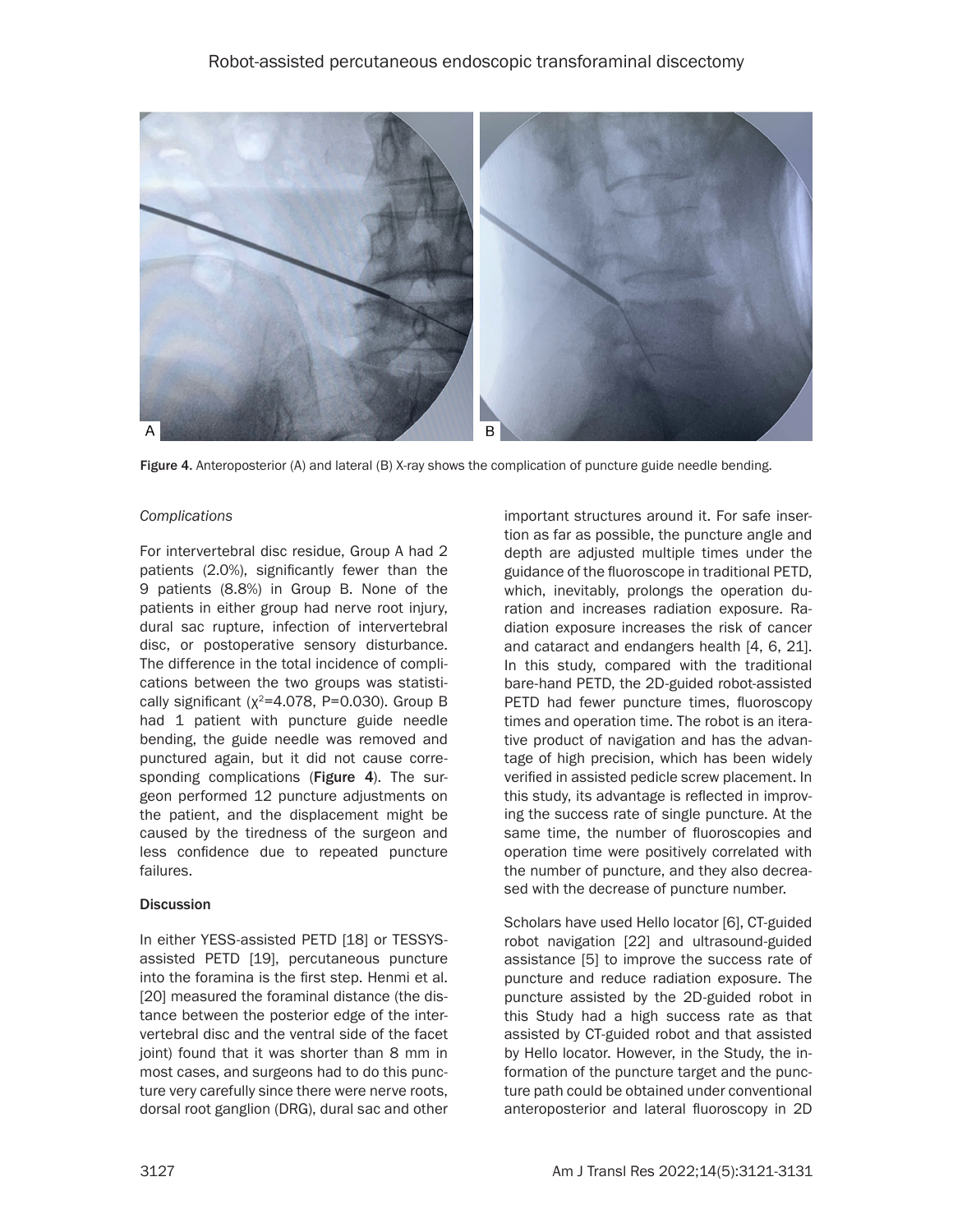| <u>reness is equipersolutions at Animon solonion e dissi Adiobalitation</u> |                 |                      |                                 |  |  |
|-----------------------------------------------------------------------------|-----------------|----------------------|---------------------------------|--|--|
| Auxiliary method                                                            | 2D guided robot | CT-guided robot [20] | C-arm guided hello locator [12] |  |  |
| Puncture times                                                              | $1.20 + 0.42$   | $1.00 + 0.00$        | 1.19+0.48                       |  |  |
| Fluoroscopy times                                                           | $10.49 + 2.16$  | 21.33+3.89           | 14.03+2.54                      |  |  |

Table 4. Comparison with CT-guided robot and C-arm guided hello

mode and could be confirmed in another anteroposterior and lateral fluoroscopy when the puncture was made and reached the target. Therefore, compared with the latter two ways, the puncture in this study had fewer fluoroscopies than 21.33±3.89 in CT-guided navigationassisted puncture and 14.03±2.54 in C-armguided Hello-locator-assisted puncture, while having a similar success rate (Table 4). Ultrasound-guided assistance can reduce radiation exposure compared with traditional assistance. It replaces the radiative guiding device with one free of radiation, but it is more complicated to perform, requires a professional ultrasound doctor to assist, cannot eliminate the effects of physiological tremor of the hand on the results as the puncture is made by bare hands after the target is confirmed, and still requires fluoroscopy to confirm whether the puncture reaches the target at last. Compared with ultrasound-guided assistance, a robot provides more stable mechanical arms and requires only the surgeon to insert the guide needle through the rigid puncture channel. Surgical robots are gaining popularity in minimally invasive spinal surgery [13-15], and it is easier to promote them than ultrasound-guided assistance. In conclusion, 2D-guided robot-assisted PETD is the optimal choice for the improvement of the success rate of puncture and reduction of radiation exposure. Besides, robots are reproductive [11, 13, 14], in the sense that they can effectively reduce the influence of varying experience with doctors on the puncture result and are of great significance in promoting the homogenization of operation results.

PETD is very sensitive to the location of the channel because the decompression has to be achieved in a narrow channel. Usually, surgeons need to design different puncture paths to reach the target according to the different locations of LDH. The precision of puncture affects the location of the channel, and is one of the key factors for the success of the operation and prevention of complications [7]. In Ahn's [23] report, the incidence of dural sac injury in 811 patients who received PETD was

1.1% and that of nerve root injury was 0.35% to 0.7%. In Cho's [24] report, the incidence of DRG injury-induced post-operative dysesthesia (POD) was 1% to 6%. In Choi's [25] report, the incidence of intervertebral disc residue was 2.76%. The dural sac and nerve root may be damaged by direct puncture injury and channel compression, while poor channel placement may lead to intervertebral disc residue due to incomplete nucleus pulposus removal. In the Study, 9 patients (8.8%) in Group B had intervertebral disc residue, significantly more than the 2 patients (2%) in Group A, and 1 patient in Group B had guide needle displacement, with the difference in complication between the two groups of statistical significance (P<0.05). Some scholars used XMR-assisted (integrating X-ray and MR imaging suite) to plan the skin puncture point and monitor intervertebral disc residue during the operation [26], and others used three-dimensional intraoperative imaging with O-arm to establish the optimal working trajectory to ensure surgical effects [27], both suggesting the important significance of precise puncture trajectory and proper placement of the channel in PETD [3, 7]. The robot system allows planning of the puncture trajectory, and its high precision ensures that surgical devices can reach the targets required under different circumstances of illness as accurately as possible [11-15], so it plays a positive role in ensuring surgical efficacy and reducing complications.

The analysis by Neufeld et al. [28] showed that 30% of elderly patients over 70 years old had mental disorders after surgery under general anesthesia, and the analysis of Seymour et al. [29] showed that 60% of 288 patients over 65 years old had postoperative complications after surgery under general anesthesia. Completing PETD under local anesthesia benefits patients, especially elderly patients, because it can lower the risk of anesthesia, promote postoperative recovery, reduce the length and cost of hospital stay, and detect intraoperative nerve root injury from the instant feedback of patients to enable surgeons to reduce devastating complications. However, such benefits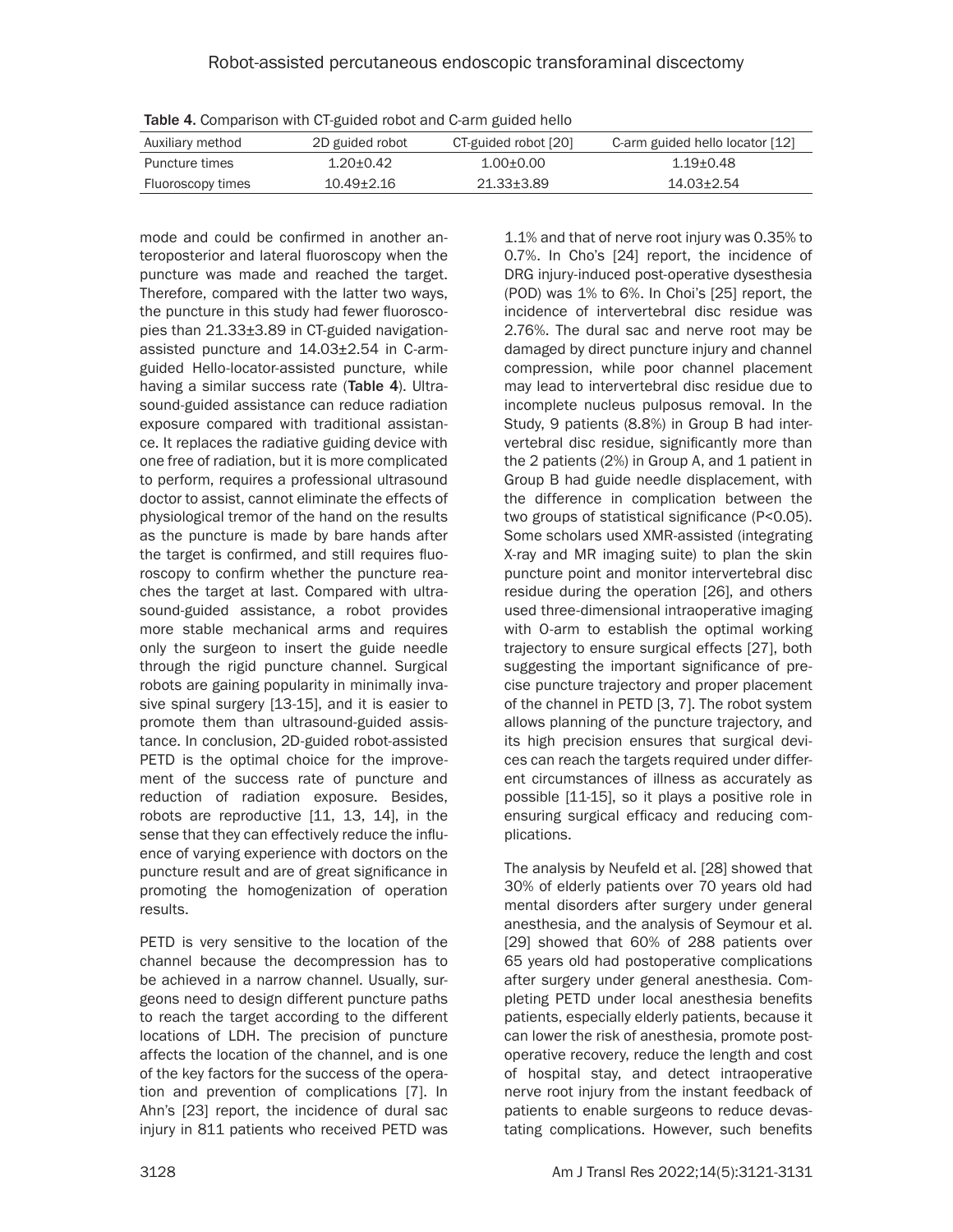are accompanied by challenges to patients because in most cases, the puncture in PETD cannot be done at one time and local anesthesia cannot completely eliminate the pain stimulation caused by the puncture, which often requires patients to have strong psychological and pain tolerance. Due to functional disability, pain and other reasons, about 37.6% [8, 30]. LHD patients had developed preoperative anxiety, and patients who received PETD under local anesthesia had severer intraoperative anxiety [9]. Patients having severe intraoperative anxiety had poorer compliance, involuntary physical movements, greater use of narcotic drugs and even surgical interruption, possibly [31]. A high anxiety level also causes the secretion of catecholamine and glucocorticoids in patients to increase, delays tissue regeneration, reduces the number of lymphocytes, increases the risk of infection [32], and increases the incidence of postoperative piriformis syndrome [9]. Literature reports on intraoperative anxiety of patients under conscious local anesthesia are few. In the Study, the APAIS [17] was used to assess the intraoperative changes in patients' mental status, as well as patients' concerns about anesthesia and the operation. The collected data showed that under conscious local anesthesia, Group A had a significantly lower intraoperative anxiety score  $(14.17\pm2.48$  points) than Group B  $(16.99\pm2.91)$ points), with the difference having statistical significance (P<0.05). According to interviews with the patients, the patients could perceive the surrounding environment consciously during the operation, and their preoperative doubts and concerns about safe completion of the operation were carried over to the course of the operation and existed during the whole operation. Patients in Group B received more punctures and had longer operation duration, which not only intensified the pain stimulation during the operation but also aggravated their anxiety. The success rate of puncture of Group A stayed at a high level, and Group A had the operation done more efficiently, bringing extra benefits that reduced intraoperative pain stimulation and anxiety and making it play a positive role in improving intraoperative experience and reducing the use of drugs and psychological intervention.

The Tinavi orthopaedic robot used in the study was equipped with an optical real-time tracker

and respiratory motion compensation follow-up control technology, so it had excellent operating precision [33, 34]. However, the Tinavi orthopaedic robot had its limitations in the Study. First, the existing surgical robot had no devices fitting the transforaminal endoscope, causing the punctures into the first three patients in Group A to be adjusted 5, 3 and 2 times, respectively, and the puncture tube failed to match the diameter of the puncture needle of the transforaminal endoscope, causing deviations in the puncture trajectory, so puncture guide needles of better fitting were used in the patients followed and the results were effectively improved. Secondly, the existing surgical robot could only assist the puncture, and later operations under the endoscope still depended on the experience of surgeons. Thirdly, there is a learning curve for every new technology from emergence to popularization, and extra training is required. Fourthly, surgical robots are expensive, and the use and maintenance cost of them is a problem we have to face, which, to some extent, will increase the economic cost of patients and hinder their promotion. Fifthly and theoretically, although the robot system is superior to image-based navigation, it is only an iterative product of the image-based navigation technology and it is less intelligent. Surgical robots are still an emerging technology, and they are to be improved in many aspects. It is believed that with the improvement of intelligence and image-based guiding devices, surgical robotassisted PETD may have consistent results in some processes of the operation, and surgical robots may be able to be used in the whole course of PETD.

The study is a retrospective study with a small sample size, which might result in biases in the study results and, moreover, radiation exposure details were not measured in the Study. A multi-center, large-sample-size, prospective randomized controlled study is being conducted to verify the safety, feasibility and advantages of 2D-guided robot-assisted PETD in treating LDH.

In summary, the 2D-guided robot-assisted PETD had a significantly higher success rate of one-time puncture, fewer fluoroscopies and shorter operation duration, and its extra benefits could alleviate intraoperative anxiety and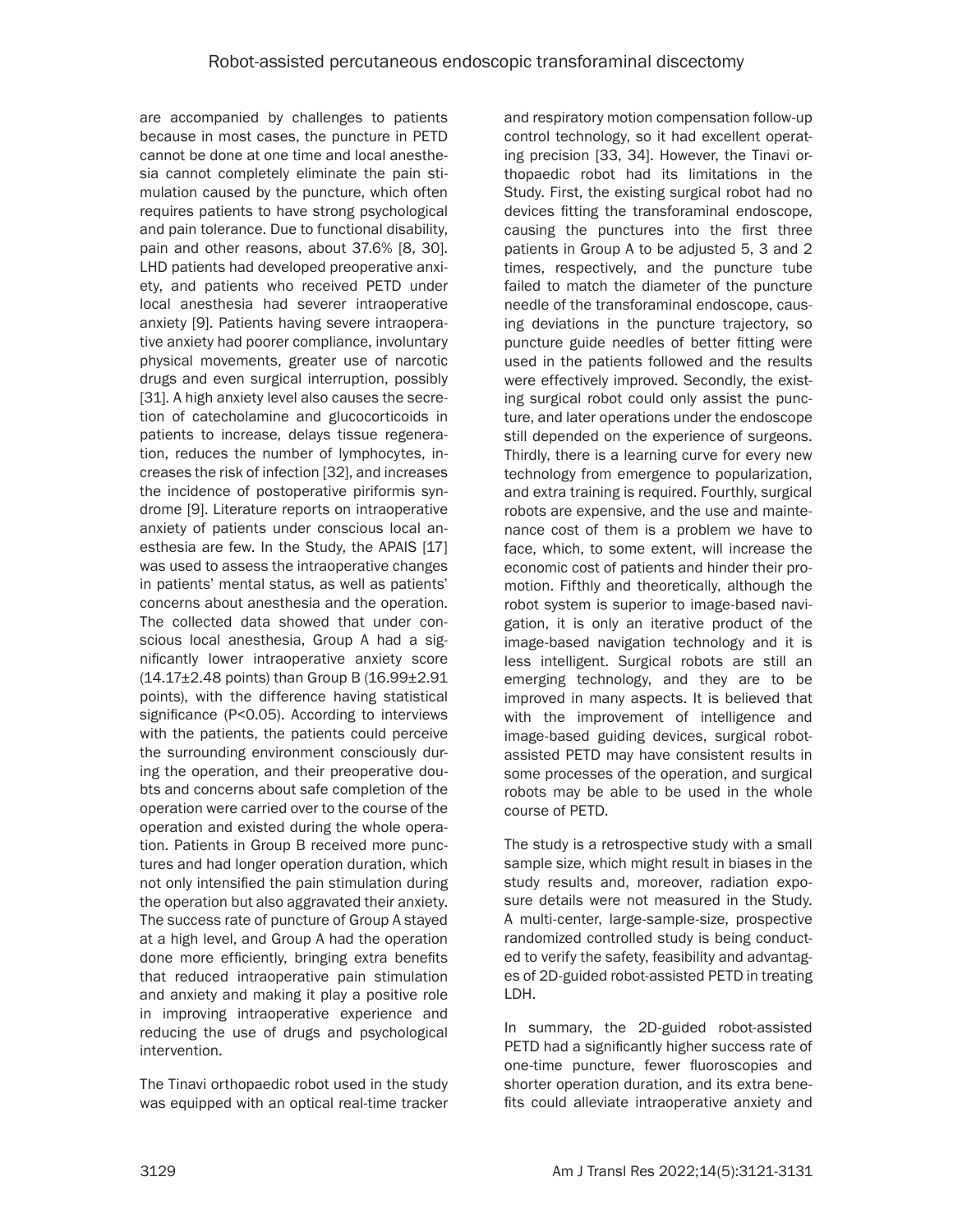reduce complications. Besides, robots are reproductive in the sense their movement is reproducible, so they can effectively reduce the over-dependence of puncture results on the experience and skills of surgeons.

## Acknowledgements

This work was supported by the National Natural Science Foundation of China (No. 818- 20167); the Key Research and Development Program of Shaanxi Province (No. 2020GXLH-Y-003); and the Key Research and Development Program of Shaanxi Province (No. 2020- SFY-095).

## Disclosure of conflict of interest

None.

Address correspondence to: Dr. Biao Wang, Department of Spine Surgery, Xi'an Jiaotong University College of Medicine, Honghui Hospital, No. 76 Nanguo Road, Xi'an 710054, Shaanxi, China. E-mail: [wangbiaowb1987@126.com](mailto:wangbiaowb1987@126.com)

## References

- [1] Kreiner DS, Hwang SW, Easa JE, Resnick DK, Baisden JL, Bess S, Cho CH, DePalma MJ, Dougherty P 2nd, Fernand R, Ghiselli G, Hanna AS, Lamer T, Lisi AJ, Mazanec DJ, Meagher RJ, Nucci RC, Patel RD, Sembrano JN, Sharma AK, Summers JT, Taleghani CK, Tontz WL Jr and Toton JF; North American Spine Society. An evidence-based clinical guideline for the diagnosis and treatment of lumbar disc herniation with radiculopathy. Spine J 2014; 14: 180- 191.
- [2] Pan Z, Ha Y, Yi S and Cao K. Efficacy of transforaminal endoscopic spine system (TESSYS) technique in treating lumbar disc herniation. Med Sci Monit 2016; 22: 530-539.
- [3] Ahn Y, Lee S, Son S, Kim H and Kim JE. Learning curve for transforaminal percutaneous endoscopic lumbar discectomy: a systematic review. World Neurosurg 2020; 143: 471- 479.
- [4] Ahn Y, Kim CH, Lee JH, Lee SH and Kim JS. Radiation exposure to the surgeon during percutaneous endoscopic lumbar discectomy: a prospective study. Spine (Phila Pa 1976) 2013; 38: 617-625.
- [5] Zhang M, Yan L, Li S, Li Y and Huang P. Ultrasound-guided transforaminal percutaneous endoscopic lumbar discectomy: a new guidance method that reduces radiation doses. Eur Spine J 2019; 28: 2543-2550.
- [6] Fan G, Guan X, Zhang H, Wu X, Gu X, Gu G, Fan Y and He S. Significant improvement of puncture accuracy and fluoroscopy reduction in percutaneous transforaminal endoscopic discectomy with novel lumbar location system: preliminary report of prospective hello study. Medicine (Baltimore) 2015; 94: e2189.
- [7] Ahn Y. Transforaminal percutaneous endoscopic lumbar discectomy: technical tips to prevent complications. Expert Rev Med Devices 2012; 9: 361-366.
- [8] Shi S, Zhou Z, Ni HJ, Wang CF, He ZM, Yang YH, Du JH, Wu JS and He SS. Does anxiety influence the prognosis of percutaneous transforaminal endoscopic discectomy in the treatment of lumbar disc herniation? A preliminary propensity score matching analysis. Int Orthop 2020; 44: 2357-2363.
- [9] Kim JE and Kim KH. Piriformis syndrome after percutaneous endoscopic lumbar discectomy via the posterolateral approach. Eur Spine J 2011; 20: 1663-1668.
- [10] Kwoh YS, Hou J, Jonckheere EA and Hayati S. A robot with improved absolute positioning accuracy for CT guided stereotactic brain surgery. IEEE Trans Biomed Eng 1988; 35: 153-160.
- [11] Barzilay Y, Schroeder JE, Hiller N, Singer G, Hasharoni A, Safran O, Liebergall M, Itshayek E and Kaplan L. Robot-assisted vertebral body augmentation: a radiation reduction tool. Spine (Phila Pa 1976) 2014; 39: 153-157.
- [12] Li HM, Zhang RJ and Shen CL. Accuracy of pedicle screw placement and clinical outcomes of robot-assisted technique versus conventional freehand technique in spine surgery from nine randomized controlled trials: a meta-analysis. Spine (Phila Pa 1976) 2020; 45: E111-E119.
- [13] Kochanski RB, Lombardi JM, Laratta JL, Lehman RA and O'Toole JE. Image-guided navigation and robotics in spine surgery. Neurosurgery 2019; 84: 1179-1189.
- [14] Vaishnav AS, Othman YA, Virk SS, Gang CH and Qureshi SA. Current state of minimally invasive spine surgery. J Spine Surg 2019; 5 Suppl 1: S2-S10.
- [15] Hahn BS and Park JY. Incorporating new technologies to overcome the limitations of endoscopic spine surgery: navigation, robotics, and visualization. World Neurosurg 2021; 145: 712-721.
- [16] Jing Z, Li L and Song J. Percutaneous transforaminal endoscopic discectomy versus microendoscopic discectomy for upper lumbar disc herniation: a retrospective comparative study. Am J Transl Res 2021; 13: 3111-3119.
- [17] Moerman N, van Dam FS, Muller MJ and Oosting H. The amsterdam preoperative anxiety and information scale (APAIS). Anesth Analg 1996; 82: 445-451.